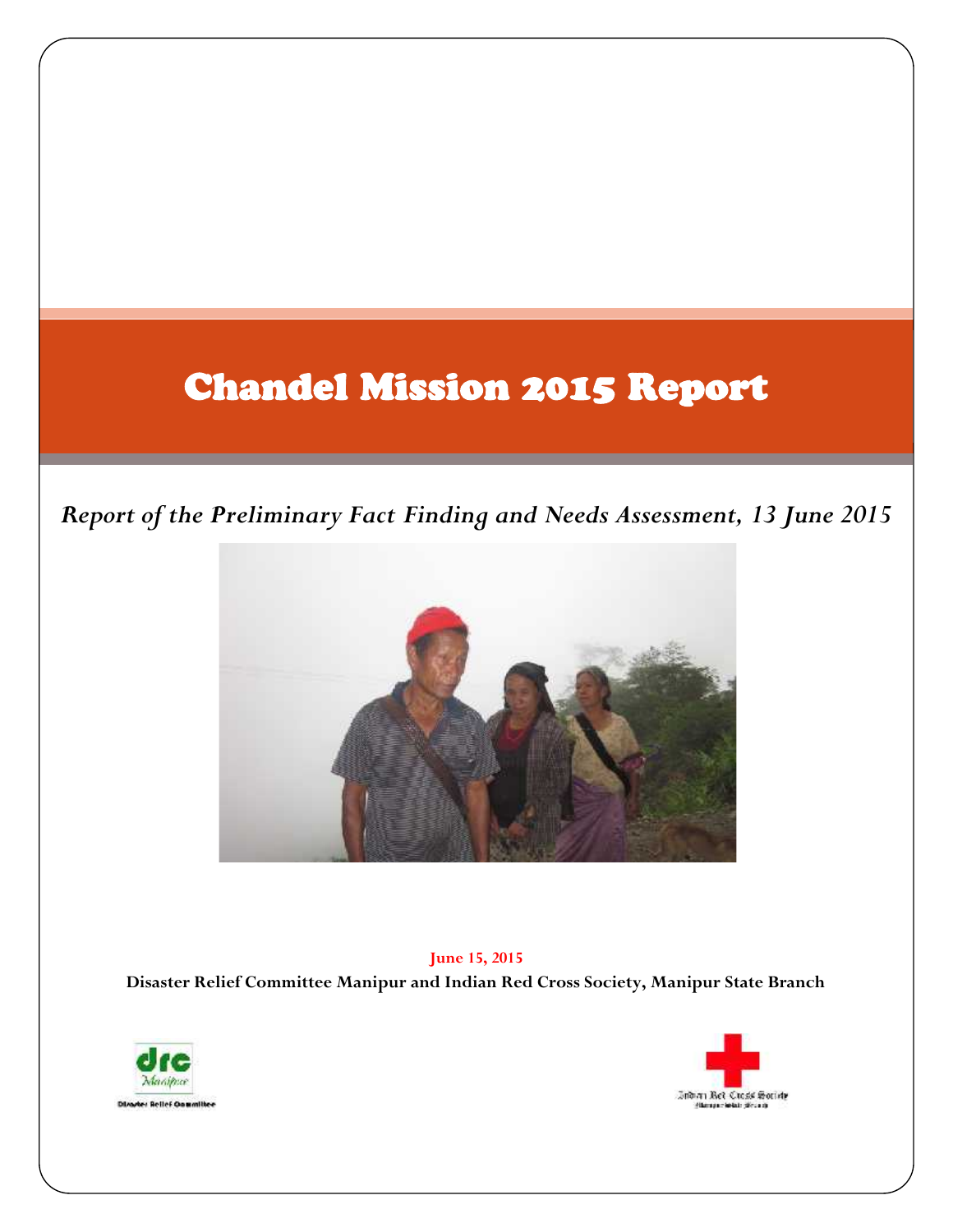# **Chandel Mission 2015 Report**

*Report of the Preliminary Fact Finding and Needs Assessment, 13 June 2015*

## **Prelude**

At around 8:30 AM on  $4<sup>th</sup>$  June 2015, a convoy of troops belonging to the 6<sup>th</sup> Dogra Regiment of the Indian Army under the 26 Sector IGAR (South), returning to Imphal, was ambushed in a well planned attack by cadres reportedly belonging to the NSCN/GPRN, KCP, KYKL, and ULFA (non-state armed opposition groups or organisations). The ambush took place about half a kilometre away from Paraolon Village on the Tengnoupal to New Somtal Road in Chandel Sub-Division under Tengnoupal Police station of Chandel District, Manipur very close to the Indo-Myanmar border. In the ambush, the attackers used sophisticated weapons including grenade launchers and IEDs. At least 18 army personnel were killed and 12 were seriously injured. The attackers managed to slip away under the cover of the thick forest when reinforcements arrived. It was reported that two dead bodies of attackers found post ambush.

Immediately after the ambush, the Indian Army launched a search operation in the area known as 'Sulam' to truce the fleeing attackers. Fearing retaliatory action by the army, many villagers in the area fled their homes in panic. Paraolon Village was completely abandoned; not a soul remained. In other villages, male members fled leaving behind women, the elderly and children and domestic animals to fend for themselves.

The Indian Army held a press briefing in New Delhi a few days later, and claimed that personnel belonging to "Special Forces" undertook a "surgical strike" operation at rebel camps along the Indo- Myanmar border using sophisticated weaponry and helicopter gunships, and succeeded in eliminating dozens of armed non-state organisations' cadres. It was also widely reported in the national media that the operation also extended to neighbouring areas of Myanmar, in the Sagaing Division, across the international border with Manipur and Nagaland.

During the operation, the Manipur district administration of Chandel and the State government, as well as the local news media, were excluded from any level of participation or briefing. More dead bodies were also discovered in the thick forest, which were identified as belonging to the attackers. Some villagers were also reported as missing. Villagers wishing to identify the bodies found were prevented from doing so.

Till a week after the incident, no information on the situation prevailing in the area had reached the district authorities including the police. As the local news media was prevented from entering the area, local media had no reports about the villages or their inhabitants. Local sources informed the Disaster Relief Committee Manipur (DRCM) that the villagers who had fled their homes were living in terror without any food or shelter in the locality. Many had also fled to nearby villages to shelter.

A small group of village and youth leaders from the ambush area in Chandel met with the Disaster Relief Committee on 11<sup>th</sup> June 2015. After taking extensive statements, it was proposed that a preliminary situation fact finding and needs assessment team, based on the principles of humanitarian response, should make an attempt to visit the area soonest. We are grateful to Ms K. Shangnaidar Tontang, Secretary, Weaker Section Development Council (WSDC), Khangshim Village,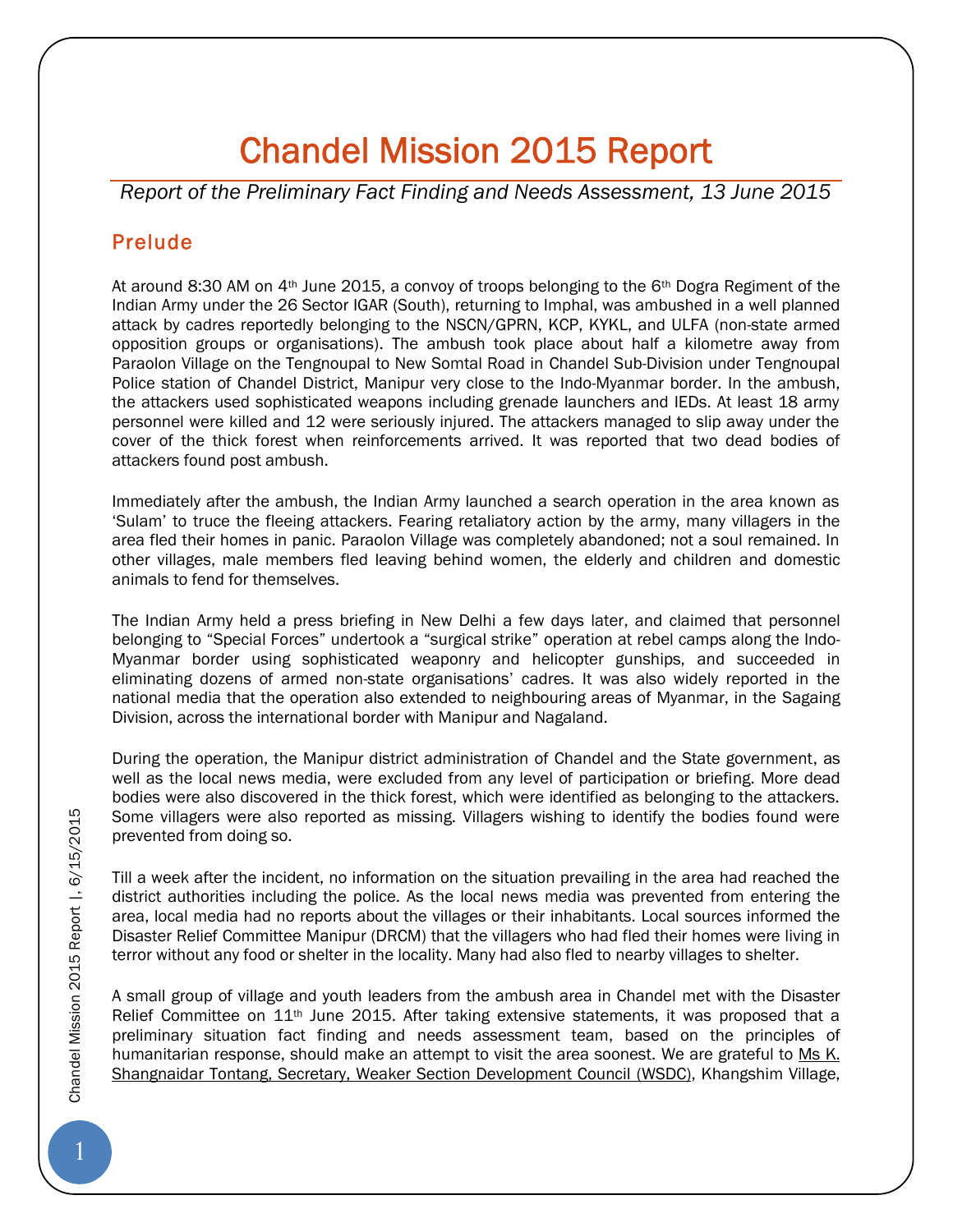Chandel and Ms Nonibala Narengbam of Women in Governance (WinG), Manipur for their efforts and cooperation in sharing information and arranging meetings with affected community members.

The Indian Red Cross Society (Manipur State Branch) readily agreed to join the mission and coordinate the permissions required. We are deeply indebted to Prof. Dr. Y. Mohen, General Secretary of IRCS (Manipur) for his active support and for joining the team. The IRCS (Manipur) then contacted the MHA representative in Manipur and IGAR (South) to get the necessary clearances. It was made very clear to us by the authorities that no local media was to accompany the team. Finally a five member team (3 from IRCS and 2 from DRCM) was constituted and the team left at 7:25 AM on Saturday, 13th June 2015.

## **Methodology adopted**

Fact Finding and Needs Assessment are an integral and critical part of humanitarian response; it is the starting point for any successful programme implementation to bring humanitarian assistance to population in dire and urgent need brought about by a disaster, natural and human-induced such as armed conflict. There is global agreement on the Minimum Standards across the humanitarian sector. The existing practice is to add value to these standards through the conscious and diligent application of a rights-based and participatory approach underlying the standards.

Usually, and ideally, such assessments are not only time consuming but also require a participatory approach of both the beneficiaries (and target population) and the programme provider. This is to ensure that quality and accountability are maintained throughout the assistance programme.

A few hours visit to a remote and acutely inaccessible area could not fulfil such an ideal performance as mentioned. However, the mission undertook the exercise as primarily a short probe to understand:

- The present situation of the area in terms of access and freedom of movement, human population security, health and safety requirements, mental health, education, agriculture and livestock status, etc.
- Counter-Insurgency or special operations related effects on the civilian population and non state opposition groups, such as, restrictions to fundamental freedoms of movement, association and speech; human rights abuses, sexual abuse, torture, extrajudicial, summary or arbitrary executions, enforced disappearances, illegal or arbitrary detention, mortality and casualties, etc.

The mission would attempt to make some preliminary observations and recommendations.

## **Team Members**

### *DRCM*

- 1. Dr. Laifungbam Debabrata Roy, Public Health Physician/Senior Director, *Human to Humane* Transcultural Centre for Trauma and Torture Victims (H2H)
- 2. Ms. Sunitibala Takhelmayum, Senior Psychological Counsellor, H2H

#### *IRCS Manipur*

1. Dr. Y. Mohen, General Secretary IRCS (Manipur State Branch)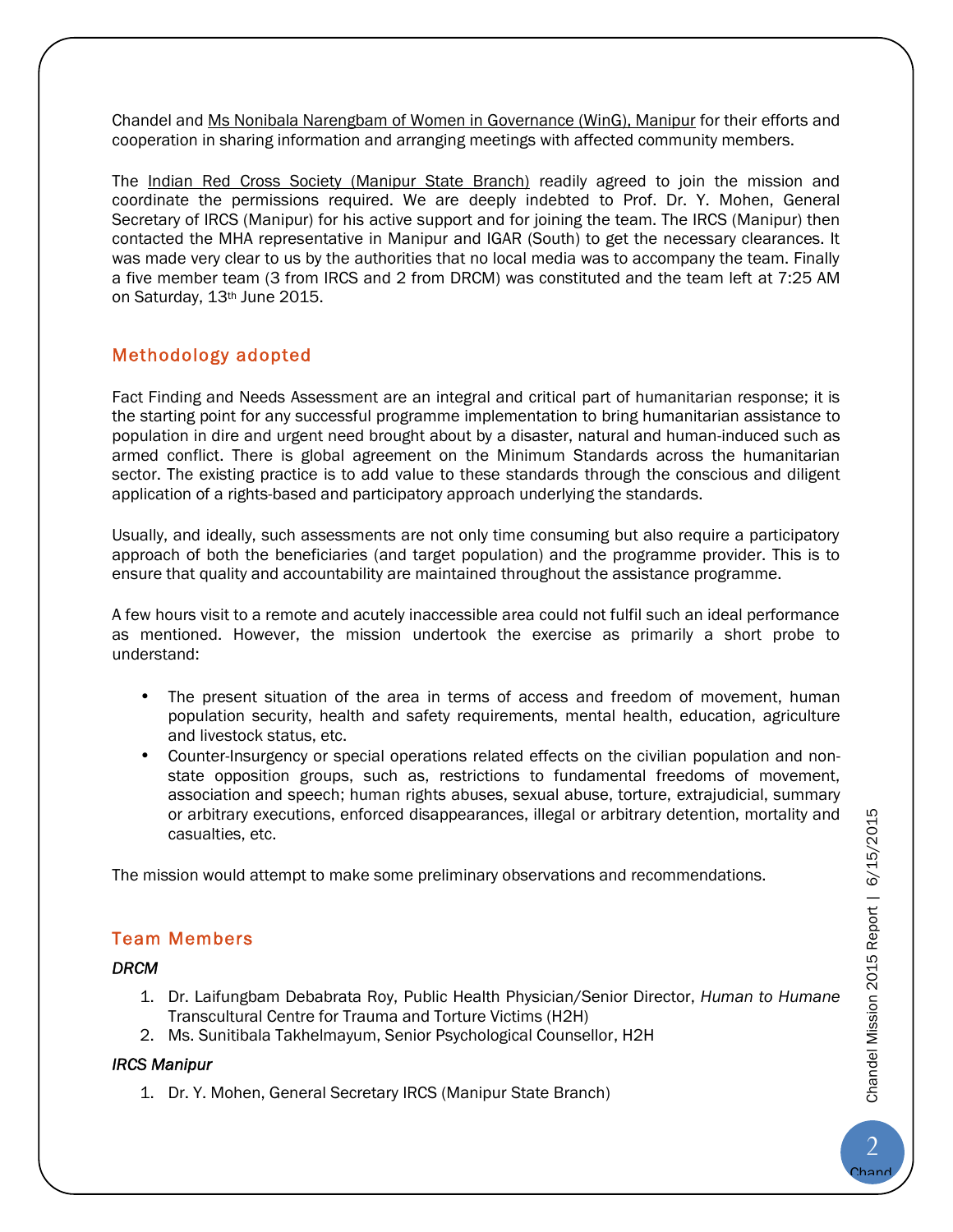- 2. Dr. Bamkim Chandra Thokchom, Programme Officer IRCS (Manipur State Branch)
- 3. Sanjit, Driver IRCS (Manipur State Branch)

## **Schedule of Journey**

| Time     | <b>Details</b>        | <b>Remarks</b>                                                                                                                      |  |  |  |
|----------|-----------------------|-------------------------------------------------------------------------------------------------------------------------------------|--|--|--|
| 07:25 AM | Departure from Imphal |                                                                                                                                     |  |  |  |
| 08:30 AM | Halt in Pallel        | Meal break                                                                                                                          |  |  |  |
| 10:00 AM | Tengnoupal            | 24 Assam Rifles check post                                                                                                          |  |  |  |
| 11:00 AM | Larong Khunou         | 20 Assam Rifles check post on the New Somtal road                                                                                   |  |  |  |
| 11:30 AM | Duthang               | Another check by Assam Rifles on the New Somtal road                                                                                |  |  |  |
| 11:45 AM | Larong Khullen        | Few inhabitants sighted                                                                                                             |  |  |  |
| 12:10 PM | Darchol               | No one sighted                                                                                                                      |  |  |  |
| 12:50 PM | Challong              | No one sighted                                                                                                                      |  |  |  |
| 01:15 PM | Paraolon              | Met with the Major Ravi of 6 <sup>th</sup> Dogra Regiment; village<br>completely abandoned except for some livestock left<br>behind |  |  |  |
| 02:45 PM | Tamu (Myanmar)        | Met with local people and sources                                                                                                   |  |  |  |
| 03:15 PM | Namphalong (Myanmar)  | Lunch                                                                                                                               |  |  |  |
| 07:00 PM | Reached Imphal        |                                                                                                                                     |  |  |  |

## **Background of Chandel District**

Chandel district with a total geographical area of 3,313 square km lies in between 23.49 degree and 24.28 degree north latitude and 94.09 degree to 94.31 degree east longitude in the south- eastern part of the state of Manipur. This border district of the state neighbours Myanmar on the south, Ukhrul district on the east, Churachandpur district on the south and west, and Thoubal on the north. It is about 64 km from Imphal, the state capital.

As per the Census 2011, the population of the district counts to 144,028 and its density of population is 43 per square kilometre. The Census 2011 reveals that the sex ratio in the district stands at 932 per 1000 males, which is much lower than 981 in 2001. To a surprise, the Child Sex Ratio (0-6 age group) is much lower and is 919 (962 in 2001), which is a matter of concern. Chandel District has a literacy rate of 70.85 percent, which is lower than the state rate (79.8%). The male literacy and female literacy were 77.93 and 63.26 percent respectively.

From 1901 onwards there had been no change in the area of the State prior to November, 1969 Manipur was a single district territory having 10 (ten) subdivisions and Chandel was one of them. According to the district reorganisation of the State in 1969 the former sub-divisions had been further subdivided into 25 (twenty five) sub-divisions and the entire territory had been divided into 5(five) Districts and the present Chandel district was a sub-division under the name of Tengnoupal sub-division. Tengnoupal district had been carved out of Manipur Central district in 1974 under Manipur Gazette Extra Ordinary No.30 dated 11-05-74. The district contained 3 (three) subdivisions viz., Chandel, Chakpikarong, and Tengnoupal till 3.1.1994. On 4.1.1994 another sub-division called Machi sub-division came into existence. Another sub-division, Khenjoy, has also been recently formed.

Under the Extra Ordinary Manipur Gazette Notification No.174 August, 1983 the name of all the districts of Manipur had been changed and the nomenclatures took the name of all district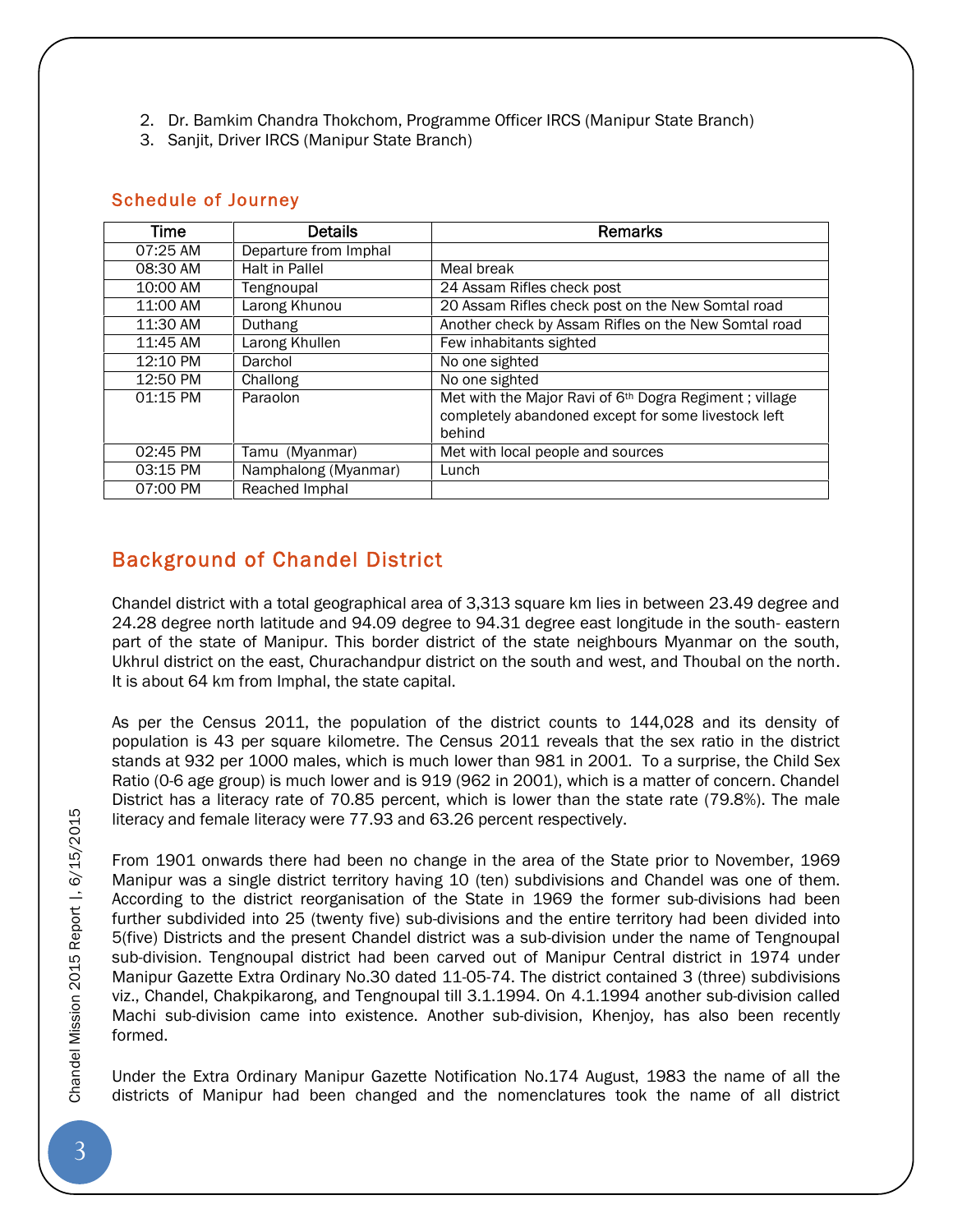headquarters of each district while naming the respective district and thereby the Tengnoupal district became Chandel district by virtue of Chandel being the district Head-quarters. In each sub-division of the district there is one Tribal Development Block in short T. D. Block, and each sub division is co-terminus with the respective T.D. Block; and the nomenclature of each sub-division is also the same with the respective T.D. Block.

The district is inhabited by several communities with about 20 tribes, and is sparsely populated. The district is pre-dominantly inhabited by different scheduled tribes of ethnic communities. Prominent among them are Maring, Monsang, Moyon, Thadou and Zou. A sizeable number of Tarao, Aimol, Chothe, Kom, Lamkang, Any Mizo, and Tangkhul are also residing in the district. This district felt the impacts of the last two World Wars. During 1917 to 1919 the tribes belonging to Kuki group revolted against the British objecting recruitment for British labour corps, and in 2nd World War many fierce battles were fought in the district for checking the advance of the Japanese Imperial Army.

During the early part of the last decade of the 20<sup>th</sup> century and early part of this century, an ethnic conflict broke out between two tribal communities resulting in loss of human lives and property, and desertion of villages. Many native villages were uprooted from their ancestral homes and villagers are migrated to safer places within and outside the District. The feud began in 1992 but subsided in the second half of the first decade. Paraolon Village, near the ambush site was burnt and the entire village deserted during the conflict. The village had been newly rebuilt and re-settled.

Chandel district (formerly known as Tengnoupal district) came into existence on 13 May 1974. Chandel an administrative district of the state with its headquarters located at Chandel town is under the charge of Deputy Commissioner, supported by Sub-Divisional Officers. Deputy Commissioner also acts as the District Magistrate. Chandel district has presently five (5) sub divisions namely, (a) Machi, (b) Tengnoupal, (c) Chandel, (d) Chakpikarong and e) Khenjoy.

Chand el

4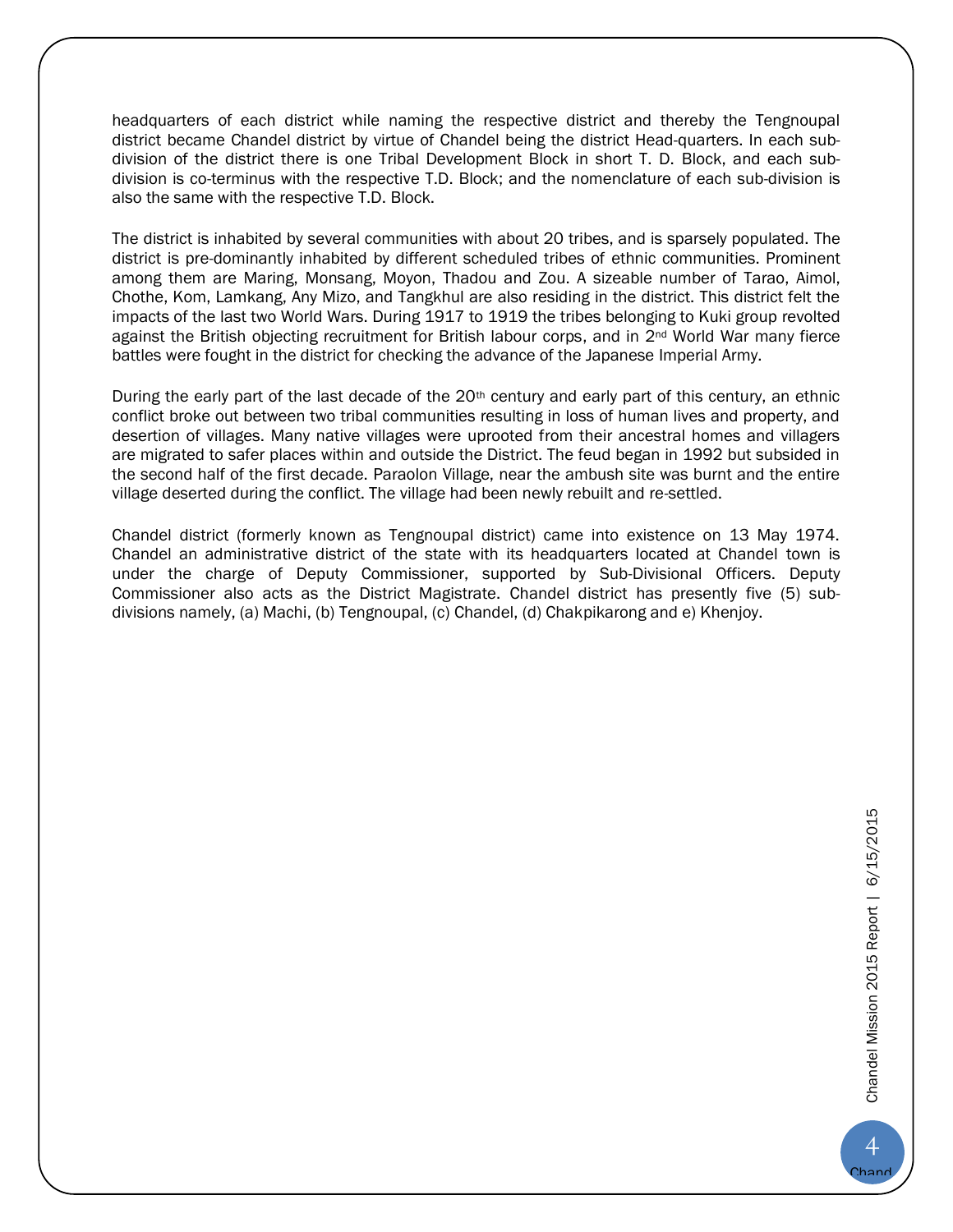

## **Report**

The team left Imphal at exactly 07:25 AM on a 4WD Mahindra Scorpio of IRCS Manipur on the Asian Highway No.1 (National Highway 39). It had rained the previous night, the sky was overcast and the air was cool – the temperature hovering around the mid-20s degrees Celsius. At Pallel, we halted briefly for a rice and oily chicken curry meal at Emoinu Hotel, as we would encounter no more hotels on the road beyond. Until we reached Tengnoupal it was a rapid journey, and we were halted and checked thoroughly by personnel of the 24th Battalion Assam Rifles at Sita Lamkhai just a kilometre before Tengnoupal. New barricades and checking counters had been put up on both sides of the highway. We were all made to get down from the jeep and requested to produce our identity cards. We are asked several times where we were going and for what purpose. The road to the Indo- Myanmar border at Moreh Town, thus far, had very light traffic far below the normal volume of share taxis and small pick-up trucks. We did not encounter any heavy trucks. After a thorough check of the vehicle and our belongings, we were issued a pass and told to proceed. The team left Imphal at exactly 07:25 AM on a 4WD Mahindra Scorpio of IRCS Manipur on the Asian<br>Highway No.1 (National Highway 39). It had rained the previous night, the sky was overast and the<br>air was cool - the temperat

As soon as we hit the New Somtal road, a single-lane recently metalled road that bifurcated from the Asian Highway a couple of kilometres from Tengnoupal, towards the interior villages it was a different sight. For more than 23 odd kilometres we could not see a single person or animal on the road; it was just the hills, the trees above and the dense forest beneath the road which were seen. The isolation of this road is remarkable. We passed through sections of heavy mist on the way to Tengnoupal and beyond, which slowed us down considerably. Only when we reached Larong Khunou,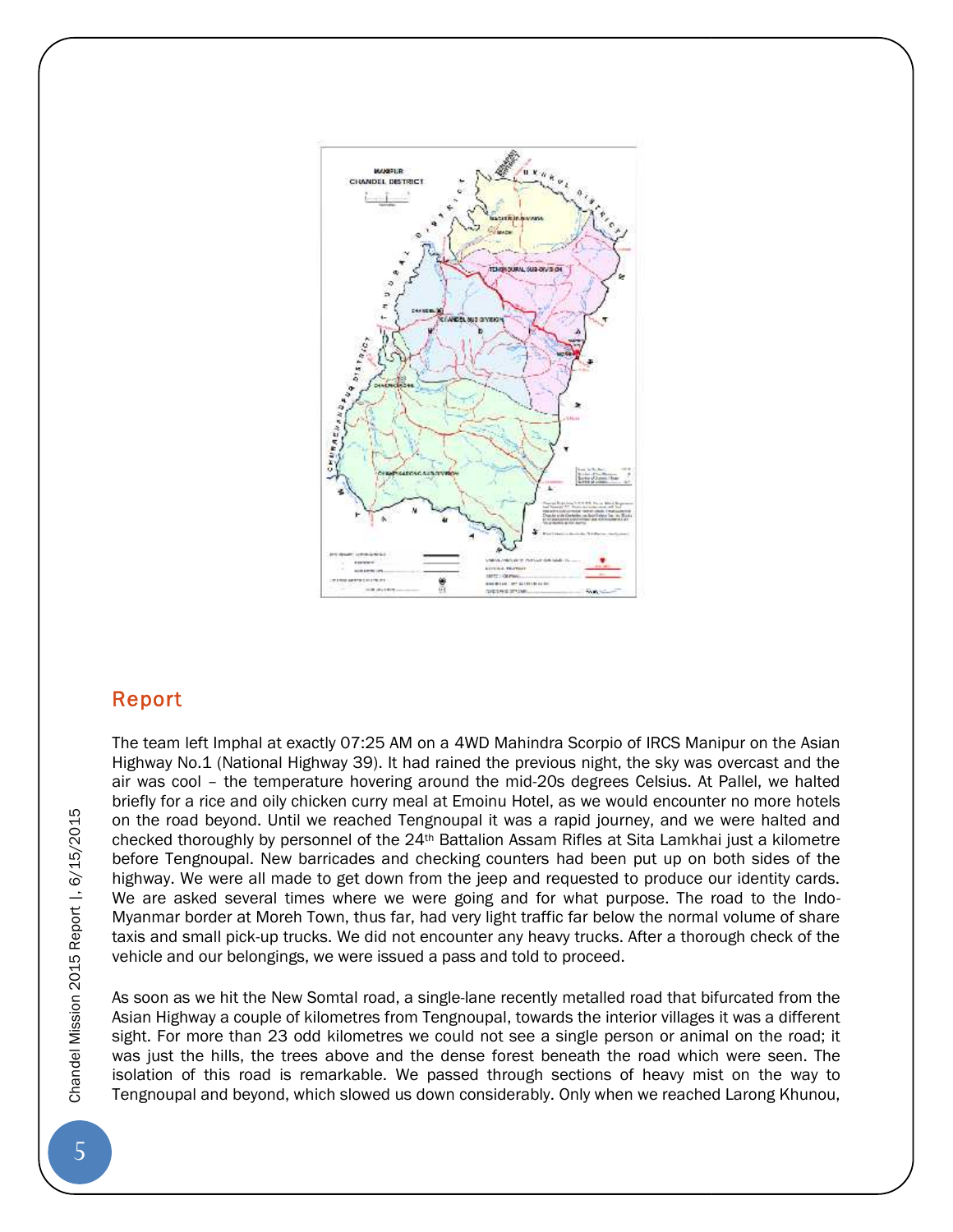the team met with Assam Rifles personnel of its 20th Battalion based there. We were halted at the closed gate. After providing them with the necessary information, which was cross-checked over the radio, we were allowed to go further. We did not see or meet any villagers at Larong Khunou; all along the long snaking metalled road in relatively good condition, we were met with silence and abandoned locked down houses.



THE 20 ASSAM RIFLES GATE AT LARONG KHUNOU

We moved ahead and crossed a small village, Duthang, which is just 1-2 KM away from Larong Khunou. We did not see anyone in the village. After Duthang, we were halted again by another Assam Rifles check group on the road, where two trucks loaded with a bull dozer and a road roller were also waiting to pass. We were only allowed to pass after careful communications were made over the radio. The Assam Rifles personnel checking us informed that no one was at Paraolon. We reached Larong Khullen, about 5 KM from Duthang. For the first time, we came across a few villagers.

While we were crossing Darchol Village, we met three persons - an elderly man in his late 50s along



with two elderly women and a dog - they were from Challong Village. When we asked them if they have any information about the villagers of Paraolon Village we were informed that the village is totally deserted and only three remained at the village as of now. When we probed further, he clarified that he meant three dogs! We thanked them for the information and started again. After we crossed Challong Village, we encountered with personnel of the Indian Army based there after the ambush on 4th of June 2015. The army personnel inquired about our visit and after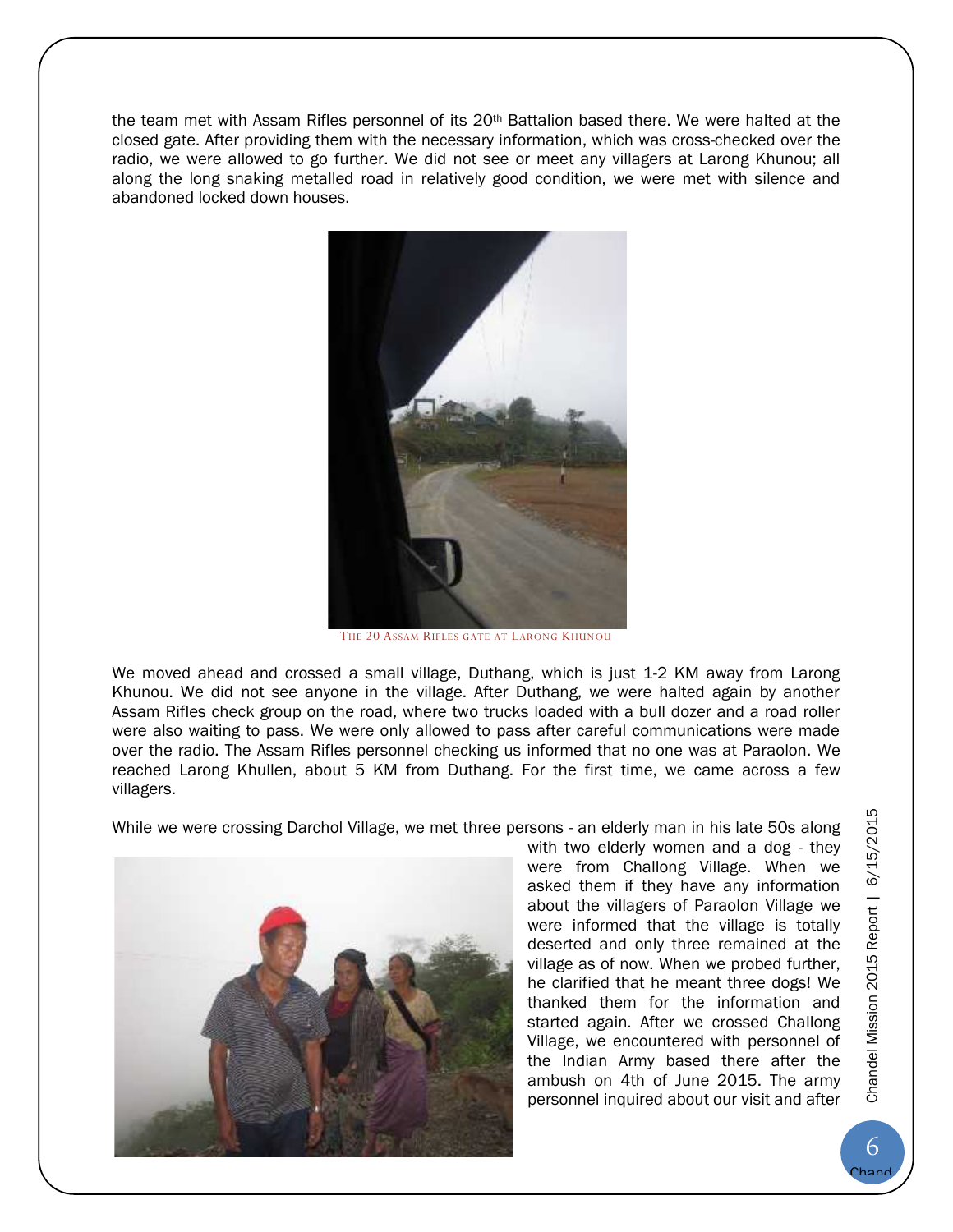providing them with the necessary information we were allowed to move ahead.

The road in this section was very rough, with large water-filled potholes and rocky, landslide debris. Huge stones had to be removed physically before we passed.



THE ROAD HAD BE CLEARED BY HAND; THICK MIST REDUCED VISIBILITY

After a few minutes' drive we found the road was casually blocked by placing branches of a tree across it. There was no one to be seen. The team cleared the block, and moving ahead we soon saw armed Indian army soldiers standing at the roadside in the mist. We were stopped and inquiries were made about our presence. The soldiers informed us that we were only a few meters away from the ambush site, and just further ahead was Paraolon Village. As we negotiated a bend on the now smoother road, we saw two damaged heavy vehicles ahead. The first was almost fully covered from front by tarpaulin. As we passed it slowly, it was clearly severely damaged and burnt. The back of the vehicle/truck contained the remains of the burnt materials which could not be identified as they were packed in sacks. The vehicle still emanated the smell of burnt fuel and other materials. We were again halted by personnel of the 6<sup>th</sup> Dogra Regiment posted there to guard over the vehicles. A small burnt out fire was at the roadside. The personnel were ill clad, with canvas raincoats and wore ordinary canvas shoes.

After another few minutes, we reached Paraolon Village. The village was covered with thick mist, giving it an eerie quality as no one was in sight. It is situated on a hill slope. A brightly coloured stone sign welcomed us to the area under the command of the 6 Dogra Regiment.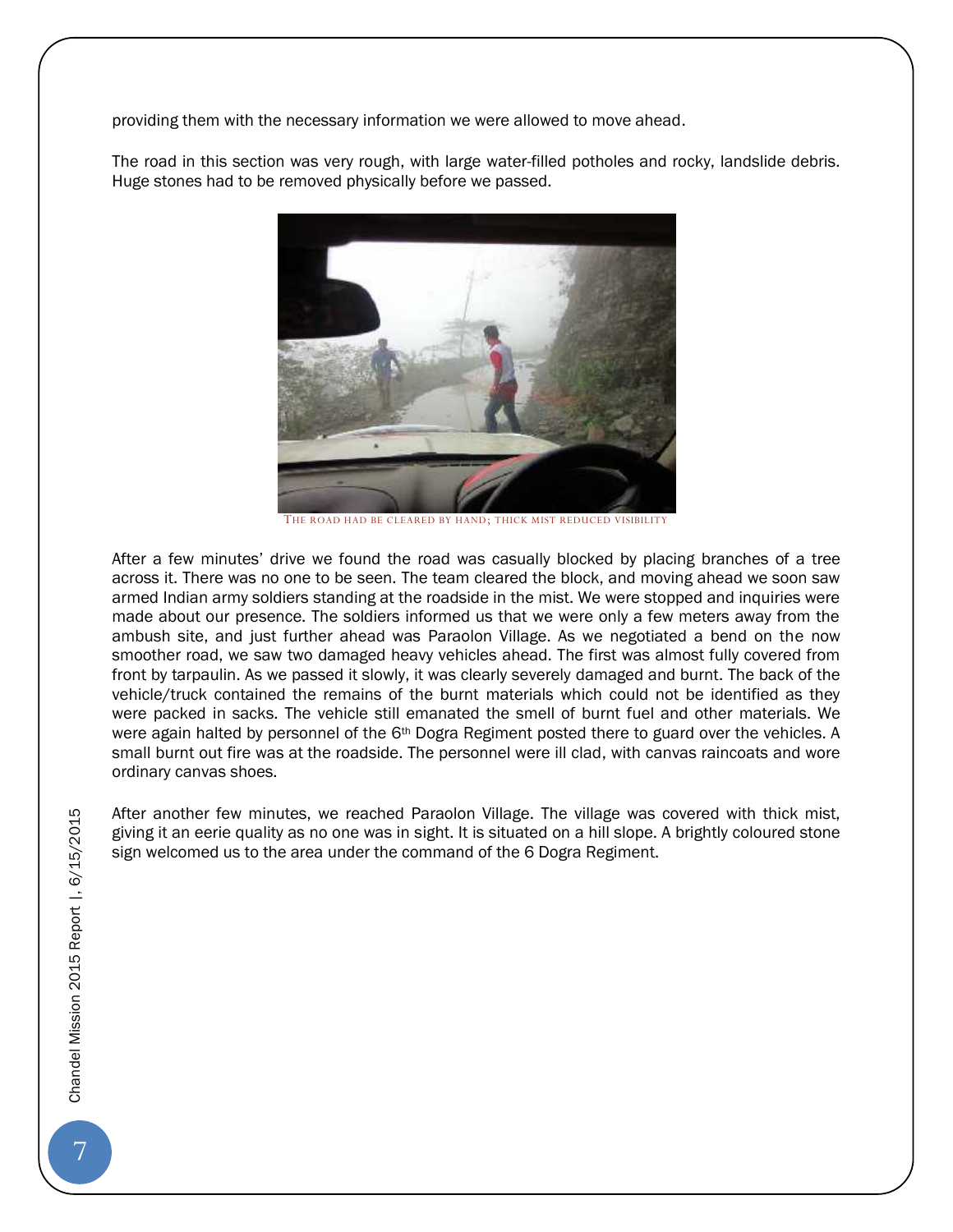

THE STONE SIGN ERECTED BY THE 6 DOGRA REGIMENT OF THE INDIAN ARMY AT PARAOLON

We were hailed through the mist by a man's voice. Dimly, we could make out some soldiers up a slope. We were told to come up, so one of our team members clambered up to talk to the soldier.



PARAOLON VILLAGE SHROUDED IN A THICK MIST

Our team member met with a Major Ravi of the army patrol stationed there. Expressing deep resentment at the villagers for "betraying" the Dogra Regiment who had looked after them for long, he loudly asked why the Red Cross and human rights organisations were putting pressure on them while it was the soldiers who had suffered much.

The rest of the team alighted and climbed up to the village. Two thin dogs came running towards us when they heard our footsteps. The village was totally abandoned and we could not find a single person in the village. Dogs, two cats and chickens hovered around us. Every door was padlocked and some household items and personal belongings were found scattered around in front of some of the thatched houses. The villagers had even left behind their shoes, soaps and toothbrushes. It was a gloomy doomsday like scene to behold in the mist.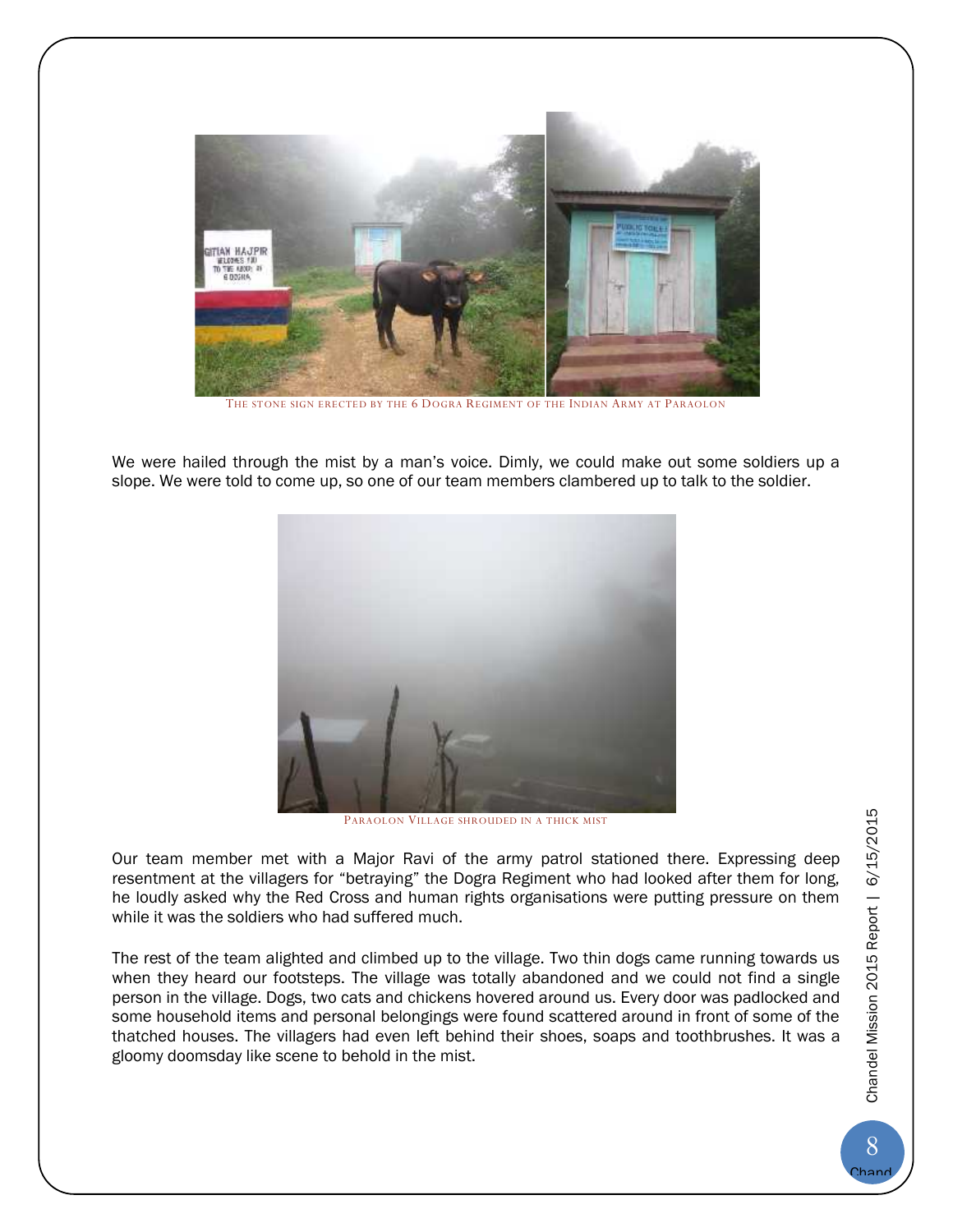

ABANDONED HOUSES IN PARAOLON VILLAGE

Our purpose of the visit was to assess the situation and also to assess the villagers affected by the incident. Two empty community water tanks remained abandoned. The houses had planted passion fruit vines, lemons and other fruit trees around the houses. Ripening passion fruit lay rotting on the ground. The soldiers said they did not know where the villagers had gone.

An entire village of about 300 persons including the aged, women and children had simply vanished into the thin air, it seems. But we were glad that at least we got to visit the village and see for our self what the situation is like, and it was one of the chances for some of our team members to witness exactly what kind of life in isolation our people in the remote areas are leading, dependent on the army often for their supplies and daily needs.

We could not proceed further, and left Paraolon Village at around 01:00 PM heading for Moreh Town on the international border, and Tamu, the district administration town in Myanmar across the border from Moreh. It rained all the way up to Tengnoupal and heavy mist covered the entire area. We were stopped again at the ambush site. After identifying ourselves, a friendly Dogra Regiment soldier was only too pleased to recount what exactly had happened on that fateful day on  $4<sup>th</sup>$  June.



THE AMBUSH SITE

We crossed two heavily armed army convoys on the way back; the second of the two convoys had high levelofficers seated in two military cars, and one vehicle had an Indian Union (*Ashoka Pillar*) insignia only as its number plate. We were not stopped; nor did they as they seemed to be in a hurry.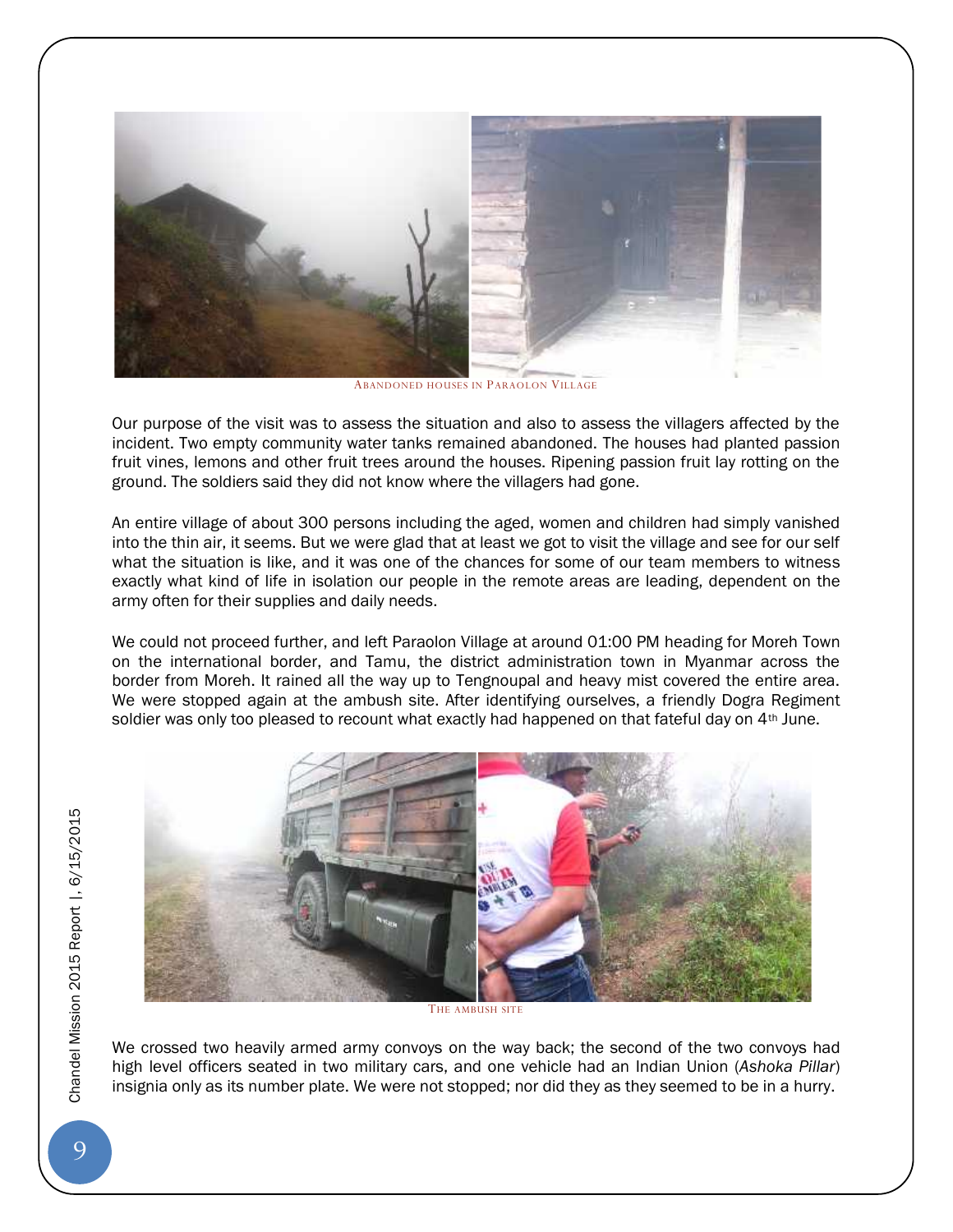We saw an old woman heading back with her dog towards Challong on the road, and she quickly turned away as she heard our vehicle approaching. We reached Tamu just before 03:00 PM after completing formalities with the police station and the immigration check at the border in Moreh. In Tamu, we met with local civilian and sources regarding any information on the whereabouts of the villagers and tried to gather some news about the reported cross border army's special operation strike after the ambush. Here too, we had to leave the place empty handed. We were told that no Indian army operation took place in Myanmar and that there were no casualties reported.



VIEW OF A MYANMAR VILLAGE FROM KOTAL KHUNTHAK IN CHANDEL DISTRICT NEAR PARAOLON (FILE PICTURE BY MAITREYEE HANDIQUE)

The sources said that on a clear day all the nearby ranges were visible to each other from a high point, so if there had been an encounter or operation, they would have heard the sound of the gunshots and seen casualties.

After a quick light lunch at Namphalong market just across the border from Moreh Town, we headed back at 04:00 PM and reached Imphal at around 07:00 PM.

## **Information sources**

We accessed as many available information sources as possible. By seeking information from many different sources, the mission could cross-reference different responses to determine the best single estimate or conclusion and avoid bias, by application of the 'triangulation' of data.

*Key sources of information include:*

Disaster-affected community members

Leaders of vulnerable groups, community based organisations, and youth leaders

Local government representatives and offices, including the state police based in Chandel District HQ

Local NGOs and coordinating bodies based in Chandel District

Chand el

10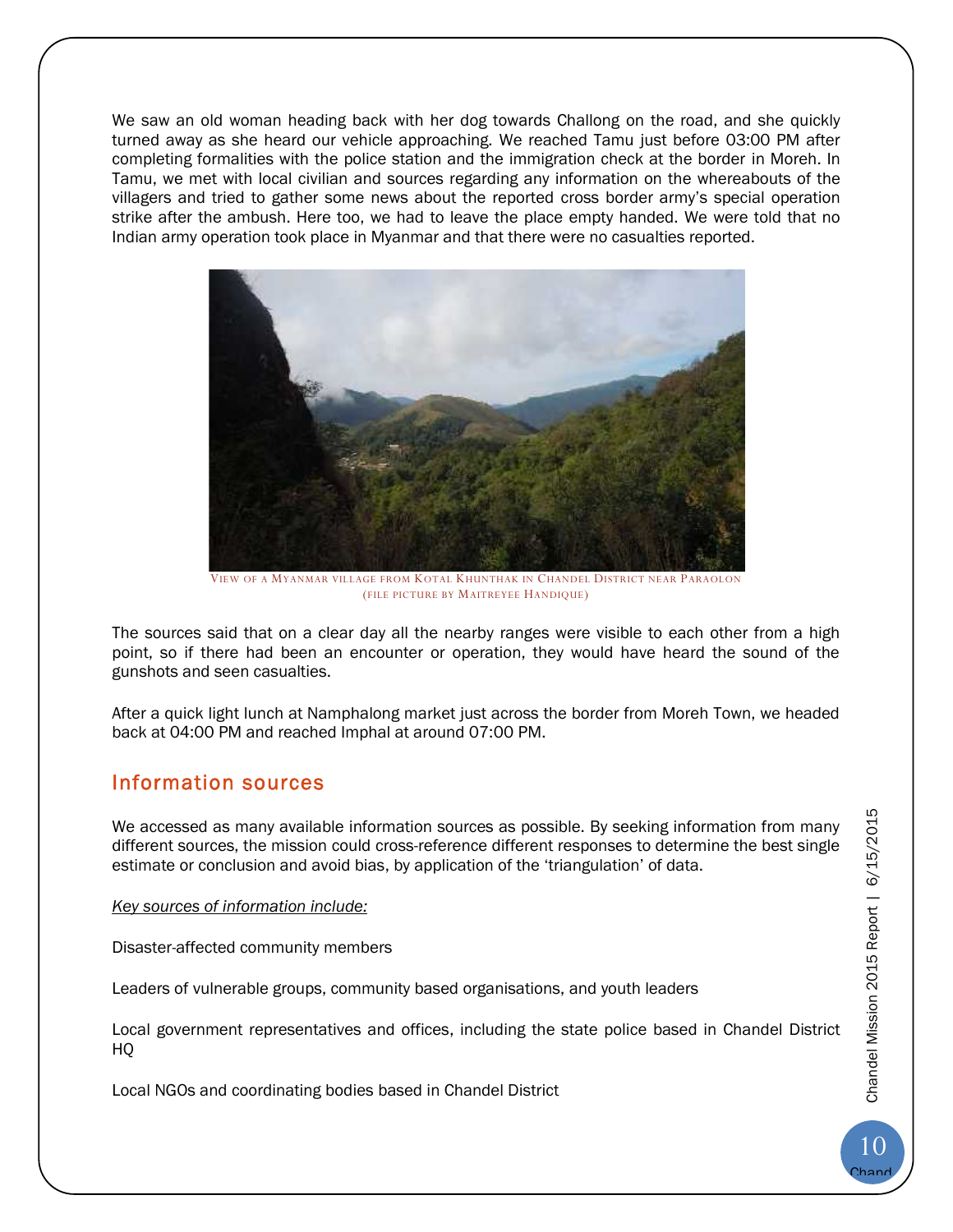Local and national news media

## **Afterword and observations**

The journey, while it was relatively uneventful, was hampered by rain and thick mist in the area, especially from Tengnoupal onwards. Security related measures with special emphasis on vehicle and passenger checks by the central paramilitary armed policing force Assam Rifles has been heightened. New checking facilities, such as sheds, additional road blocks are seen all along the National Highway No. 2 (NH 39 before) from Pallel to Moreh. Everyone is checked. Regular cross checking by road checking or gate manning personnel with higher officers about our movement into the "no exit or entry zone" after the army convoy ambush delayed us considerably. With the inclement weather, lack of visibility and absence of human contact, our preliminary assessment was overwhelmingly based on passive observation.

## **Villages reported as affected by the ambush related army operation**

|                | <b>VILLAGE</b>        | <b>HOUSHOLDS</b><br>Reported | <b>HOUSEHOLDS</b><br>Census 2011 |       | <b>POPULATION</b><br>Census 2011 |     |                  |    |    | <b>TRIBE</b> |
|----------------|-----------------------|------------------------------|----------------------------------|-------|----------------------------------|-----|------------------|----|----|--------------|
|                |                       |                              |                                  | Total | M                                | F   | Total<br>$(0-6)$ | M  | F  |              |
|                | <b>LARONG KHUNOU</b>  | 35                           | Not available                    |       |                                  |     |                  |    |    | LAMKANG      |
| $\overline{2}$ | <b>DUTHANG</b>        | 14                           | 47                               | 218   | 105                              | 113 | 23               | 12 | 11 | ANAL         |
| 3              | <b>LARONG KHULLEN</b> | 50                           | 120                              | 587   | 295                              | 292 | 31               | 18 | 13 | ANAL         |
| 4              | <b>DARCHOL</b>        | 13                           | Not available                    |       |                                  |     |                  |    |    | ANAL         |
| 5              | <b>VOUMKU (Darku)</b> | 15                           | 32                               | 126   | 58                               | 68  | 16               | 7  | 9  | ANAL         |
| 6              | <b>CHALLONG</b>       | 40                           | 59                               | 259   | 134                              | 125 | 36               | 19 | 17 | LAMKANG      |
| 7              | PARAOLON              | 30                           | 64                               | 310   | 144                              | 166 | 49               | 26 | 23 | LAMKANG      |
| 8              | <b>LIBUNG</b>         | 15                           | 24                               | 113   | 53                               | 60  | 22               | 11 | 11 | ANAL         |
| 9              | <b>KOTAL KHUNTHAK</b> | 27                           | Not available                    |       |                                  |     |                  |    |    | LAMKANG      |
| 10             | THUNGAM               | 11                           | Not available                    |       |                                  |     |                  |    |    | LAMKANG      |
|                | <b>TOTAL</b>          | 250                          | 346                              | 1613  | 789                              | 824 | 177              | 93 | 84 |              |

#### **VILLAGES OF RECENT AMBUSH AREA (SULAM) IN Chandel Sub-Division, CHANDEL DISTRICT, MANIPUR, INDIA**

From this preliminary visit to the incident area, several conclusions may be drawn.

- 1. The area where the ambush took place near Paraolon village and about nine other villages of the Sulam area are now in extreme isolation.
- 2. Paraolon Village was totally abandoned, not a soul remained out of the reported 30 odd households (64 households according to the 2011 Census of India report with a total population of about 310 persons). The villagers' whereabouts are unknown.
- 3. No observations were made in Libung, Kotal Khunthak and Thungam villages.
- 4. There were no signs of forced entry and search in any of the houses we saw. All locks were intact.
- 5. All livestock including cats and dogs were abandoned.
- 6. No agricultural activity could be observed.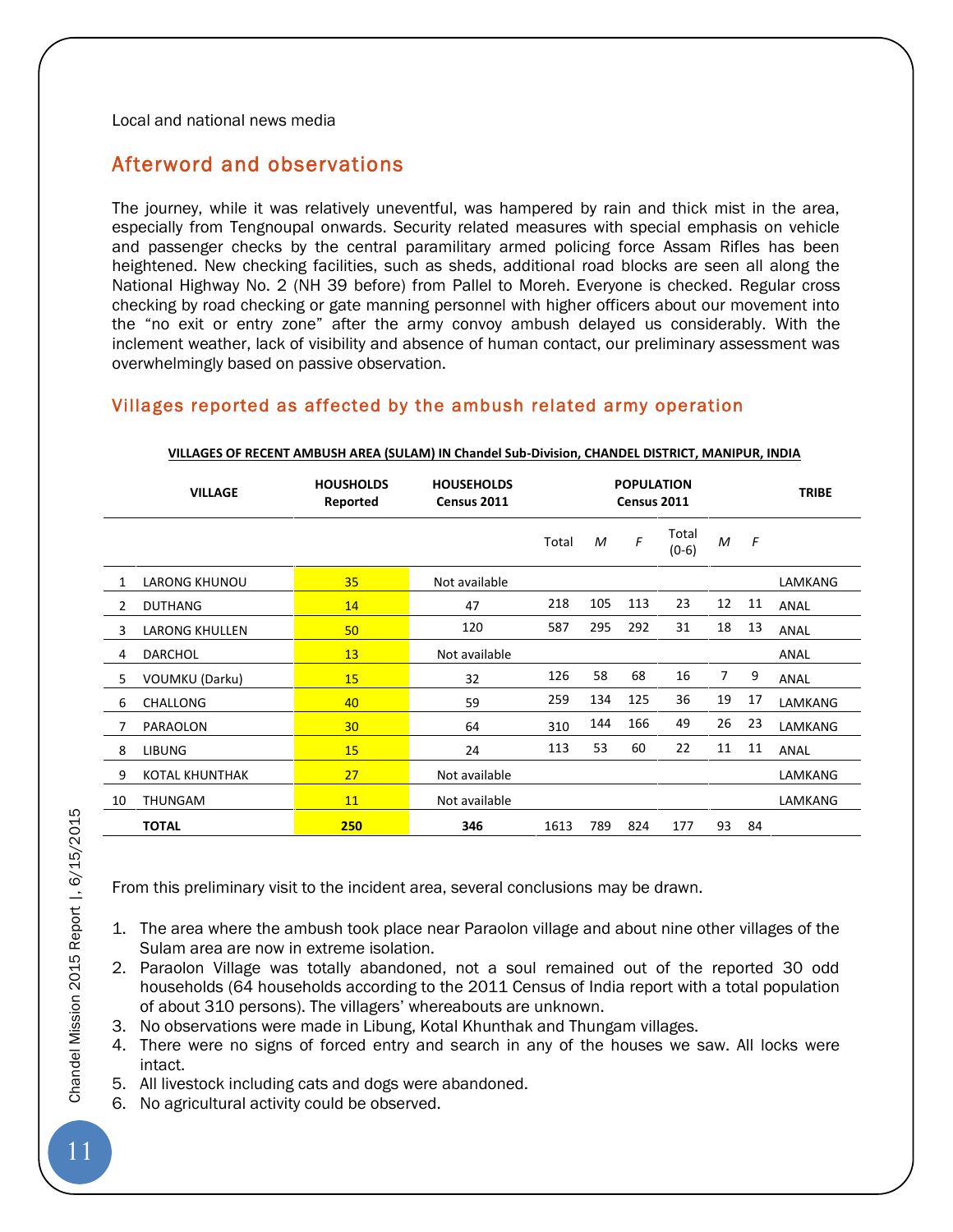- 7. No public transport was observed during the entire journey.
- 8. No movement of civilian population observed either moving out and into the area.
- 9. No district administration presence in the area.
- 10. No local news media representatives had visited the area since 5 June 2015.
- 11. District administration and police sources in Chandel HQ and Tengnoupal had no information about the missing villagers or the prevailing situation in the area. No attempts were made for state government officials to visit the area since the operation commenced.
- 12. As far as we could observe, the district administration or any competent non-government organisation have not conducted any inquiry or assessment of needs of the local population and livestock – those few remaining and for the many families who have fled the villages, abandoning everything.
- 13. The soldiers of the 6 Dogra Regiment we met were not hostile to the mission; in fact, they were quite friendly and readily shared information. Most of the regiment's personnel hail from the northern Indian states of Uttaranchal, Himachal Pradesh and Jammu (J&K). A few are from Uttar Pradesh.
- 14. Local sources in Tamu could give no confirmatory information on the Special Forces operation having taken place along the Indo-Myanmar border area including in areas within Sagaing Division of Myanmar. Some gunshots were heard but no news regarding killings or casualties. No information was also available if any local civilian populations were affected or displaced as a consequence of any operation having taken place.

## **Recommendations**

### *District Administration and government of Manipur*

- Urgently initiate steps to locate the missing villagers from the area of the ambush that are still missing and conduct their needs assessment including livelihood issues, food security, shelter, clothing, needs of vulnerable sections such as children, women and elderly, and health needs including mental and psychosocial health support requirements.
- Initiate steps for a comprehensive needs assessment of the villages in the area, including the needs of the abandoned livestock.
- Ensure that local schools are re-opened for the education needs of the children.
- Ensure that state public distribution systems (PDS), health, sanitation and welfare measures and programmes are secured and in place.
- Cooperate closely with district based NGOs and community based organisations including the All Tribal Women's Organisation (ATWO) and other district level tribal organisations to take up the above steps.

### *Village Leaders and other village level bodies of the ambush area*

- Report to the district administration and its agencies and officials responsible for the area (sub-division) giving detailed information of the situation prevailing among the displaced population and the abandoned or semi-abandoned villages.
- Seek cooperation and close collaboration district administration to take up steps for the safe return of the villagers, *holistic* or *comprehensive* rehabilitation measures, resumption of traditional agricultural and related activities.
- Seek cooperation of local NGOs and community based organisations, including tribal women's organisations for the follow up steps.

### *NGOs and community based organisations*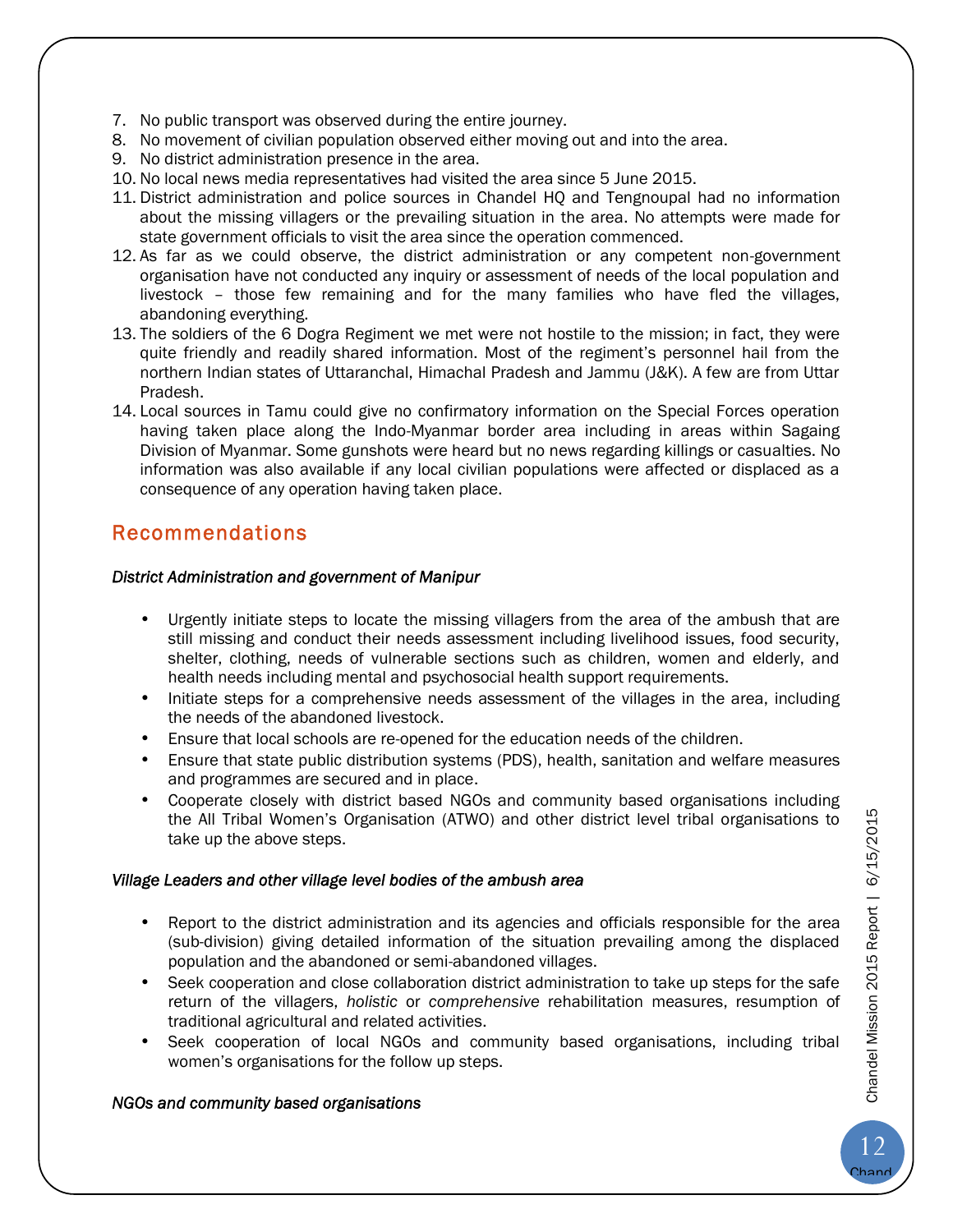- Urgently take steps for a full planned appraisal and needs assessment, based on humanitarian principles and minimum standards of humanitarian response in conflict disasters, of the situation in the ambush and army operation area located villages and the local population, especially those who have abandoned their hearths and homes giving special attention to the needs of women, children and the elderly, including local livestock.
- Cooperate with the district administration and its concerned agencies at the sub-divisional level to ensure maximum effectiveness and accountability.
- Develop plans and programmes for the affected villages giving special attention to livelihood, health including mental health, education, nutritional and safety needs with the cooperation of state government.

#### *State and national news media*

 Immediately initiate full investigative media coverage of the situation in the affected areas of the Chandel after the  $4<sup>th</sup>$  June 2015 incident and army special operation in order to highlight and give public awareness of the ground reality.

### *Government of India and the international community including the United Nations*

- The Ministry of Home Affairs (MHA) to initiate urgent steps to ensure that the post-conflict situation prevailing in Chandel district of Manipur is "people friendly" in its fullest terms and meaning. In coordination with the Ministry of Defence and the Prime Minister's Office (PMO), and with the full cooperation and participation of the government of Manipur, the MHA should undertake measures to ensure that the local population in the district continue to enjoy the full security and rights enshrined in the Constitution of India, including security under the law, fundamental freedoms, civil, economic and social rights, have access to full and comprehensive rehabilitation measures in an effective and accountable manner.
- The MHA should also ensure that the process of bringing about a lasting resolution to the long-standing armed conflict in Manipur and North East region of India is sustained in a way that is sensitive to the interests and politically unstable situation of the people of this region. In particular, confidence building measures should be urgently put into place, such as the long standing demand and need for the repeal of the Armed Forces (Special Powers) Act 1958 and other related legislation that have jeopardised not only the conflict resolution objectives of the government of India, but have placed the Union's armed forces in an extremely vulnerable and demoralising policing role within the country and also led to innumerable human and constitutional rights abuses through the sustained existence of a climate of impunity in India.
- Office of UN High Commissioner on Human Rights (OHCHR) to provide due and diligent attention to the prevailing conflict and post-conflict situation in Manipur, with special attention to Chandel District of Manipur on the Indo-Myanmar border with the objectives of securing lasting peace, security and development of the indigenous tribal peoples.
- Invite the UN Special Rapporteur on the human rights of indigenous peoples, Victoria Tauli-Corpuz to visit India on an official mission.

## **References**

1. Omeo Kumar Das Institute of Social Change and Development. *Baseline Survey of Minority Concentrated Districts: District Report: Chandel*. Ministry of Minority Affairs, Government of India